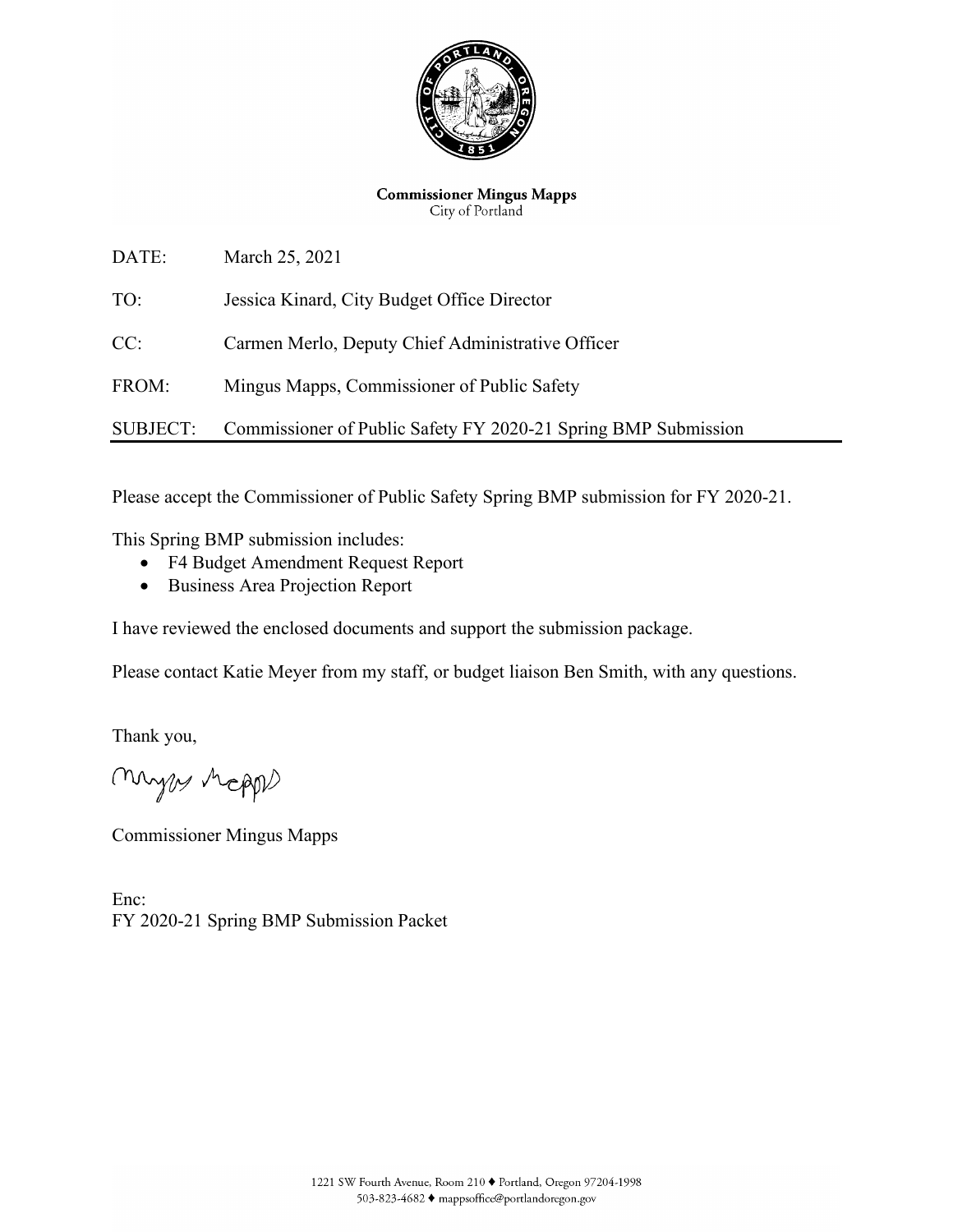**F4 - BMP Amendment Request Report (Spring Requested)** Run Date: 3/22/21

# **PS - Commissioner of Public Safety DP Type Technical Adjustments**

**Request Name:** 11705 -CPS-Technical Adjustments

# **Package Description**

Technical adjustments within the Commissioner of Public Safety to align projected spending with major object code budget authority.

## **Service Impacts**

N/A

## **Equity Impacts**

N/A

| <b>Account Name</b> |                                        | 2020-21 SPRING Requested<br>Adj |
|---------------------|----------------------------------------|---------------------------------|
| Expense             | <b>External Materials and Services</b> | $-12,000$                       |
|                     | Internal Materials and Services        | $-14,000$                       |
|                     | Personnel                              | 26,000                          |
| Expense             | Sum:                                   | $\mathbf{0}$                    |